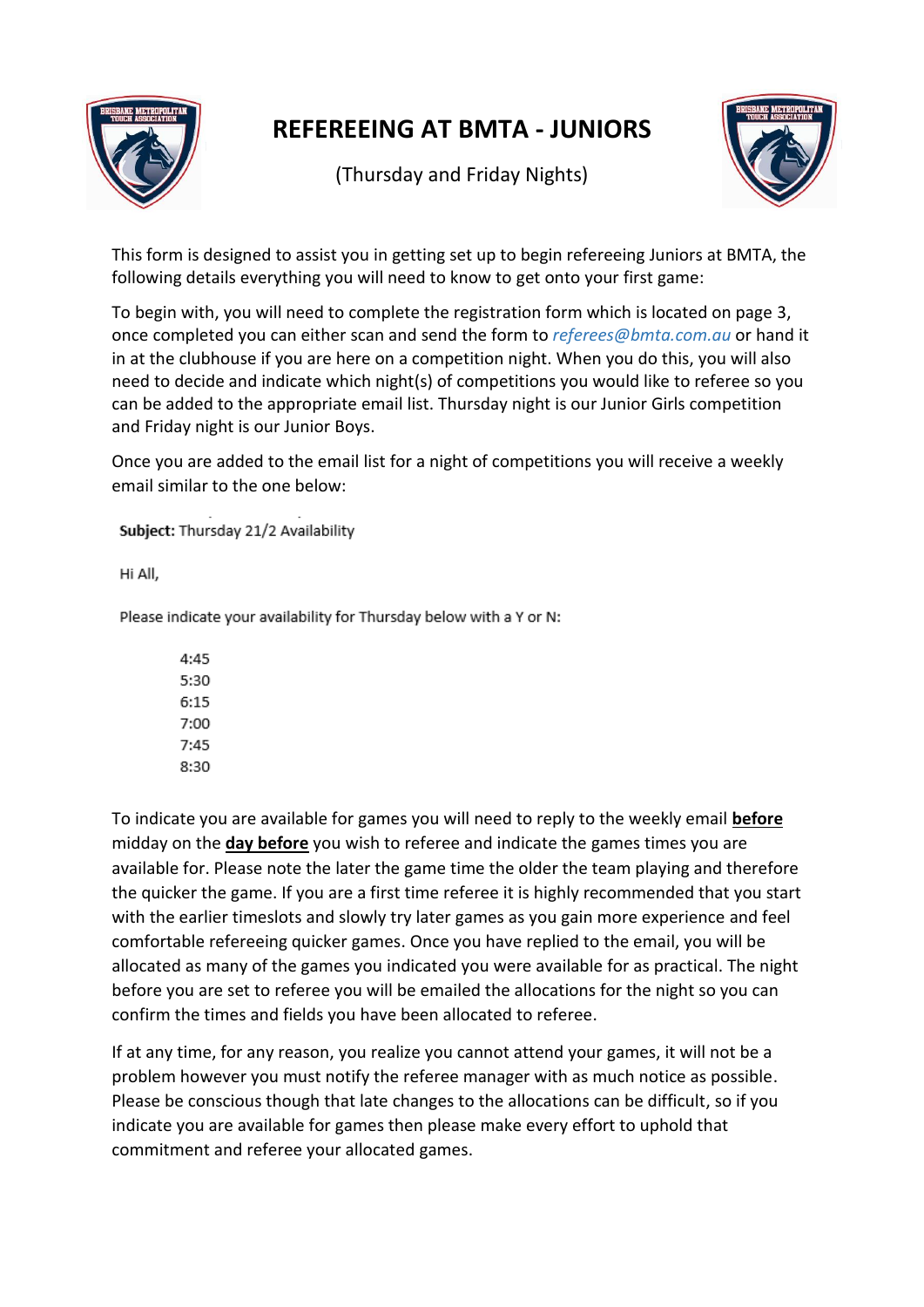

## **REFEREEING AT BMTA - JUNIORS**

(Thursday and Friday Nights)



Referees at BMTA are required to wear the current Touch Football Australia referee uniform, these can be purchased from the Touch Football Australia website; *<https://touchfootball.shopdesq.com/referee-uniforms>*

**Referees are permitted to wear a plain white shirt for their first couple of weeks of refereeing as sometimes it can take up to 2 weeks for the uniform to be delivered after ordering online.** 

The only other items you will require to begin refereeing are:

- Whistle (can be purchased from the clubhouse for \$21)
- Water Bottle
- Enclosed Shoes (boots with studs are recommended)
- Hat (if required)
- A willingness to give 100% effort on the field to do the best job you are capable of for each and every game!

BMTA is also very proud to have a referee coaching and mentoring program set up to assist in supporting our new referees. It is likely that in your first couple of weeks at BMTA you will have a coach/mentor allocated to your game, the role of the coach/mentor is to watch all referees on the game and provide constructive feedback and advice to help you develop as a referee. They are not there to assess you or critique your performance so please do not be nervous or feel any additional pressure. Please take advantage of the program and feel free to ask lots of questions and take on board any feedback you are provided. All of our coaches and mentors where once new referees and are passionate about helping new referees to gain confidence and understanding of the game. They are there to help you!

On the day of your games you should aim to arrive at least 15minutes before your first game, this is so you are at the field ready to go for the toss and to start the game on time. Once you arrive at BMTA you will need to come to the referee's room, the same allocations sheet you are emailed the night before will be sitting on the main desk. You will need to highlight your name to show that you are present and aware of your game times and fields. Then you should check if the scorecard clipboard is sitting on the table, if it is you should take it to the field, if it is not there then one of your other referees would already have taken it for you. Once that is done you are ready to head to the field!

If you have any questions on any of the information, please do not hesitate to ask!

Continue to the next page to see the registration form  $\rightarrow$